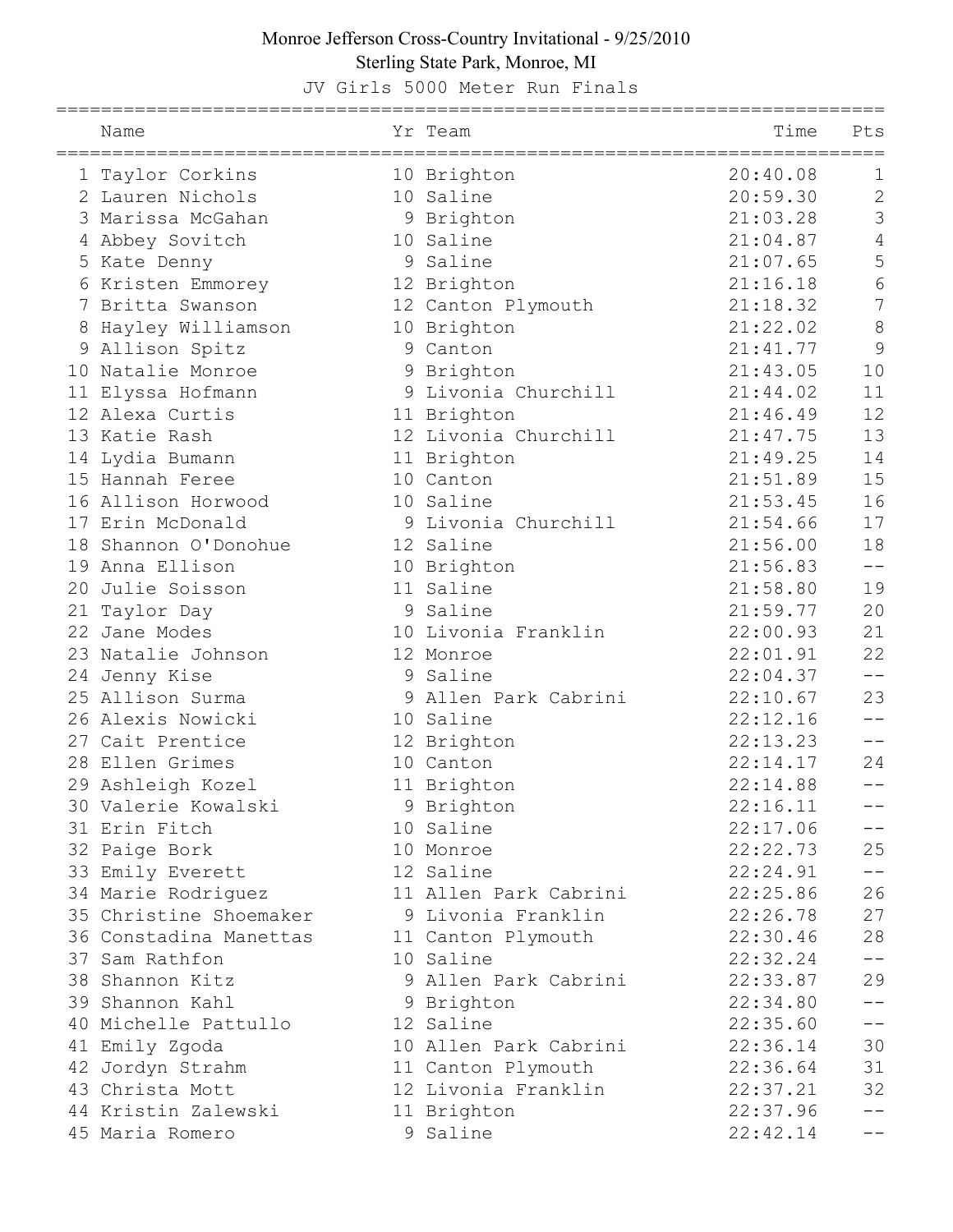|    | 46 Cassie Kramer       | 12 Canton                  | 22:42.84 | 33              |
|----|------------------------|----------------------------|----------|-----------------|
| 47 | Sarah Marshall         | 10 Saline                  | 22:43.79 | $- -$           |
|    | 48 Elsie Bush          | 9 Saline                   | 22:44.47 | $ -$            |
|    | 49 Lauren Gilbert      | 10 Brighton                | 22:45.28 | $- -$           |
|    | 50 Erin Russell        | 11 Monroe                  | 22:47.13 | 34              |
|    | 51 Megan McDonald      | 12 Livonia Churchill       | 22:50.42 | 35              |
|    | 52 Alana Campbell      | 11 Grosse Ile              | 22:51.11 | 36              |
|    | 53 Sarah Nedam         | 10 Livonia Churchill       | 22:52.38 | 37              |
|    | 54 Joanna McKelvey     | 10 Saline                  | 22:53.09 | $- -$           |
|    | 55 Gabriela Alcala     | 10 Allen Park              | 22:56.17 | 38              |
|    | 56 Rachel Tomassi      | 10 Livonia Churchill       | 22:57.30 | 39              |
|    | 57 Tricia Pniewski     | 11 Canton Plymouth         | 22:58.53 | 40              |
|    | 58 Sarah Wood          | 12 Brighton                | 22:59.69 | $-\,-$          |
|    | 59 Ashley Healy        | 11 Brighton                | 23:00.92 | $-1$            |
|    | 60 Elizabeth Sanderson | 9 Saline                   | 23:03.27 | $ -$            |
|    | 61 Nora Krauskopf      | 11 Brighton                | 23:04.35 | $ -$            |
|    | 62 Brenna Stow         | 12 Saline                  | 23:05.54 | $- -$           |
|    | 63 Natalie Desautel    | 10 Livonia Franklin        | 23:09.34 | 41              |
|    | 64 Megan Green         | 11 Saline                  | 23:10.39 | $-\,-$          |
|    | 65 Mackenzie Davison   | 9 Monroe                   | 23:11.46 | 42              |
|    | 66 Megan Swick         | 9 Grosse Ile               | 23:12.91 | 43              |
|    | 67 Marina Milad        | 11 Canton                  | 23:14.34 | 44              |
|    | 68 Alexandra Zoski     | 12 Livonia Churchill       | 23:15.63 | 45              |
|    | 69 Mariah Lax          | 10 Canton Plymouth         | 23:16.86 | 46              |
|    | 70 Sarah Hill          | 10 Allen Park Cabrini      | 23:17.97 | 47              |
|    | 71 Meghan McGregor     | 12 Saline                  | 23:21.14 | $-\,-$          |
|    | 72 Adrienne White      | 12 Canton Plymouth         | 23:23.87 | 48              |
|    | 73 Renae DeBrito       | 9 Canton Plymouth          | 23:24.93 | 49              |
|    | 74 Alyssa Edwards      | 9 Livonia Franklin         | 23:26.50 | 50              |
|    | 75 Mallory Nemeth      | 12 Allen Park              | 23:27.52 | 51              |
|    | 76 Alex Miller         | 9 Monroe Jefferson         | 23:28.94 | 52              |
|    | 77 Marissa Campbell    | 10 Canton                  | 23:30.99 | 53              |
|    | 78 Karissa Renberg     | 9 Saline                   | 23:32.29 | --              |
|    | 79 Olivia Jepson       | 9 Saline                   | 23:33.60 | $- -$           |
|    | 80 Anna Lang           | 11 Canton                  | 23:34.78 | 54              |
|    | 81 Emmi Mueller        | 10 Livonia Churchill       | 23:35.75 | $- -$           |
|    | 82 Abbey Wickenheiser  | 9 Monroe St. Mary Catholic | 23:37.51 | 55              |
|    | 83 Ashley Cade         | 11 Canton                  | 23:38.66 | $- -$           |
|    | 84 Meghan Lark         | 12 Livonia Franklin        | 23:41.70 | 56              |
|    | 85 Chelsea Cox         | 11 Allen Park              | 23:44.33 | 57              |
|    | 86 Katie Davis         | 12 Trenton                 | 23:45.23 | $\perp$ $\perp$ |
|    | 87 Courtney Campbell   | 12 Canton                  | 23:46.02 | $\perp$ $\perp$ |
|    | 88 Aviva Shwayder      | 11 Saline                  | 23:49.85 | $- -$           |
|    | 89 Andrea Bonomo       | 10 Brighton                | 23:52.04 | $- -$           |
|    | 90 Haley Martis        | 9 Saline                   | 23:52.98 |                 |
|    | 91 Andrea Mathew       | 10 Canton Plymouth         | 23:53.86 | $ -$            |
|    | 92 Kaley Kauff         | 9 Allen Park               | 23:56.11 | 58              |
|    | 93 Laura Murphy        | 10 Canton                  | 23:57.15 | $ -$            |
|    | 94 Allison Murray      | 11 Livonia Churchill       | 23:58.43 | $-1$            |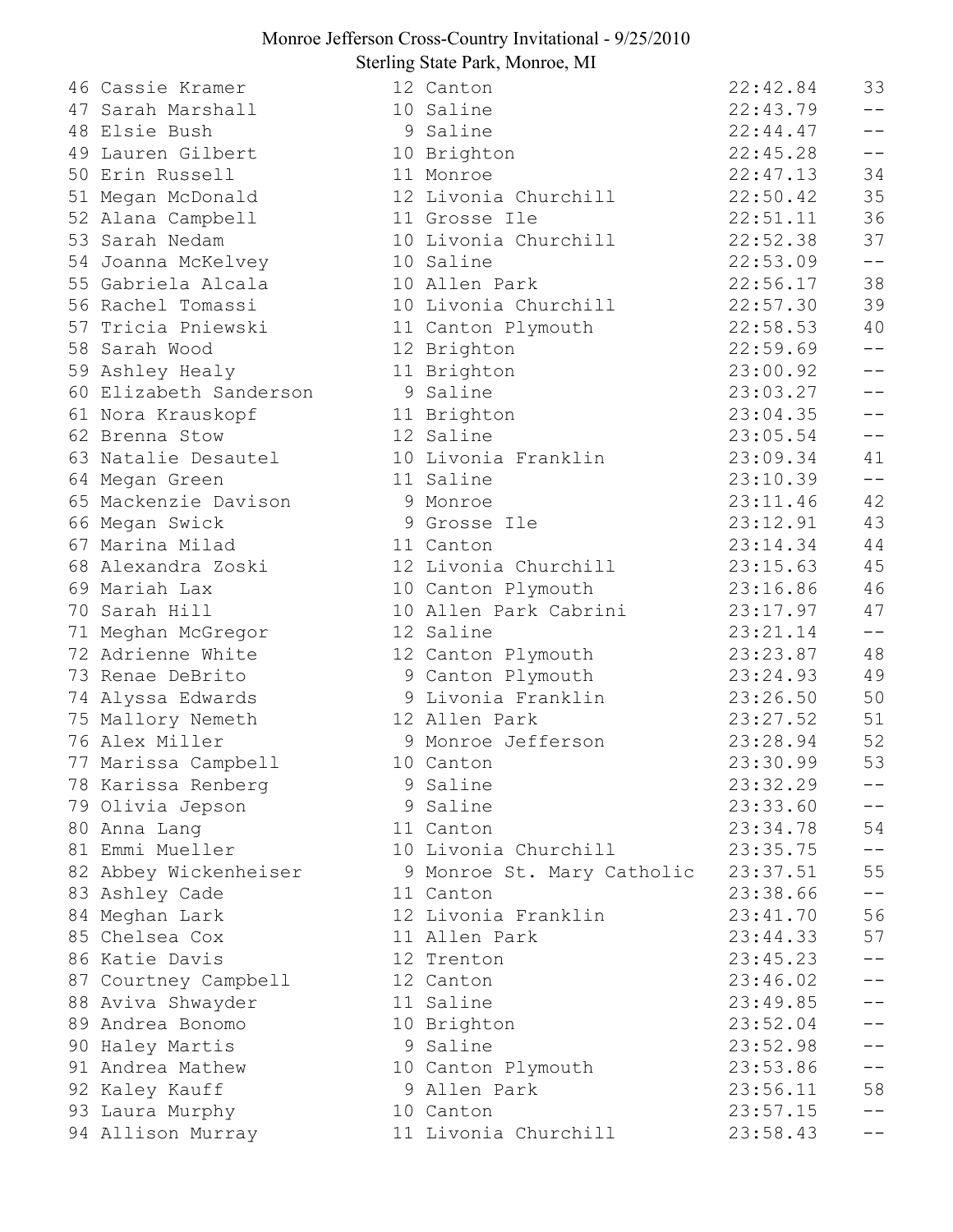# Monroe Jefferson Cross-Country Invitational - 9/25/2010

|                         | Sterling State Park, Monroe, MI |          |                                                   |
|-------------------------|---------------------------------|----------|---------------------------------------------------|
| 95 Christine Toth       | 10 Brighton                     | 23:59.66 |                                                   |
| 96 Ashley Charles       | 12 Monroe Jefferson             | 24:01.24 | 59                                                |
| 97 Lindsey Gryniewicz   | 10 Canton Plymouth              | 24:03.80 | $-1$                                              |
|                         | JV Girls 5000 Meter Run Finals  |          |                                                   |
| Name                    | Yr Team                         | Time     | Pts                                               |
| 98 Andrea Rapson        | 12 Canton                       | 24:04.47 | $-\,-$                                            |
| 99 Julie Engel          | 10 Allen Park Cabrini           | 24:05.19 | 60                                                |
| 100 Charlotte Hincka    | 12 Brighton                     | 24:09.73 |                                                   |
| 101 Alicia Halberg      | 11 Brighton                     | 24:12.50 | $\overline{\phantom{m}}$ $\overline{\phantom{m}}$ |
| 102 Grace Nagle         | 9 Royal Oak Shrine              | 24:13.71 | 61                                                |
| 103 Martha Krause       | 10 Brighton                     | 24:16.20 | $\qquad \qquad -$                                 |
| 104 Kara Vensel         | 11 Monroe                       | 24:16.87 | 62                                                |
| 105 Amelia Wittig       | 9 Saline                        | 24:17.62 | $\overline{\phantom{m}}$ $\overline{\phantom{m}}$ |
| 106 Paige Fordice       | 10 Saline                       | 24:19.25 |                                                   |
| 107 Kate Belinky        | 9 Carleton Airport              | 24:19.97 | $\frac{1}{2}$                                     |
| 108 Mandy McSween       | 10 Canton Plymouth              | 24:20.63 | $\frac{1}{2}$                                     |
| 109 Amanda Dempsey      | 10 Brighton                     | 24:21.17 |                                                   |
| 110 Devan Wetzel        | 10 Saline                       | 24:21.73 | $\perp$ $\perp$                                   |
| 111 Jenna Millitello    | 9 Saline                        | 24:22.22 | $- -$                                             |
| 112 Kelly Pettit        | 9 Allen Park                    | 24:22.79 | 63                                                |
| 113 Erin Stauder        | 9 Saline                        | 24:23.27 | $\overline{\phantom{m}}$ $\overline{\phantom{m}}$ |
| 114 Meg Riley           | 11 Canton                       | 24:24.50 | $\frac{1}{2}$                                     |
| 115 Stephanie Stroud    | 12 Saline                       | 24:25.43 |                                                   |
| 116 Kelly Dziekan       | 10 Brighton                     | 24:26.35 | $- -$                                             |
| 117 Molly Watson        | 12 Allen Park Cabrini           | 24:27.19 | 64                                                |
| 118 Carlene Severin     | 9 Livonia Churchill             | 24:28.05 |                                                   |
| 119 Emily White         | 10 Canton Plymouth              | 24:30.48 |                                                   |
| 120 Alexandra Pomrenke  | 11 Livonia Churchill            | 24:32.92 | $\qquad \qquad -$                                 |
| 121 Marissa Klinski     | 11 Saline                       | 24:33.50 | --                                                |
| 122 Kaitlin Bonds       | 10 Saline                       | 24:34.14 | $- -$                                             |
| 123 Justine Volz        | 12 Grosse Ile                   | 24:34.75 | 65                                                |
| 124 Patricia Wittenberg | 9 Livonia Franklin              | 24:35.36 | 66                                                |
| 125 Lauren Wiegand      | 9 Brighton                      | 24:35.85 | $\perp$ $\perp$                                   |
| 126 Maggie Berry        | 10 Saline                       | 24:36.44 | $- -$                                             |
| 127 Catherine Sebastian | 12 Saline                       | 24:37.30 | $ -$                                              |
| 128 Rosie Rowland       | 10 Livonia Churchill            | 24:38.85 | $\perp$ $\perp$                                   |
| 129 Kaitlin Karrar      | 10 Grosse Ile                   | 24:39.39 | 67                                                |
| 130 Bailey Skupien      | 10 Allen Park                   | 24:40.11 | 68                                                |
| 131 Grace Campbell      | 10 Saline                       | 24:41.94 | $\perp$ $\perp$                                   |
| 132 Ashley Sutton       | 9 Livonia Churchill             | 24:44.29 | $- -$                                             |
| 133 Bree Starosciak     | 12 Canton                       | 24:46.27 | $ -$                                              |
| 134 Grace Rozanski      | 11 Brighton                     | 24:46.98 | $- -$                                             |
| 135 Lyndsey Terberg     | 9 Livonia Churchill             | 24:47.63 | $\perp$ $\perp$                                   |
| 136 Rachel Thorpe       | 12 Dundee                       | 24:48.17 | $-$                                               |
| 137 Mallory Church      | 12 Livonia Franklin             | 24:48.86 | $-\,-$                                            |
| 138 Samantha Jarriet    | 11 Monroe St. Mary Catholic     | 24:49.87 | 69                                                |

139 Melissa Nelson 10 Allen Park Cabrini 24:51.03 --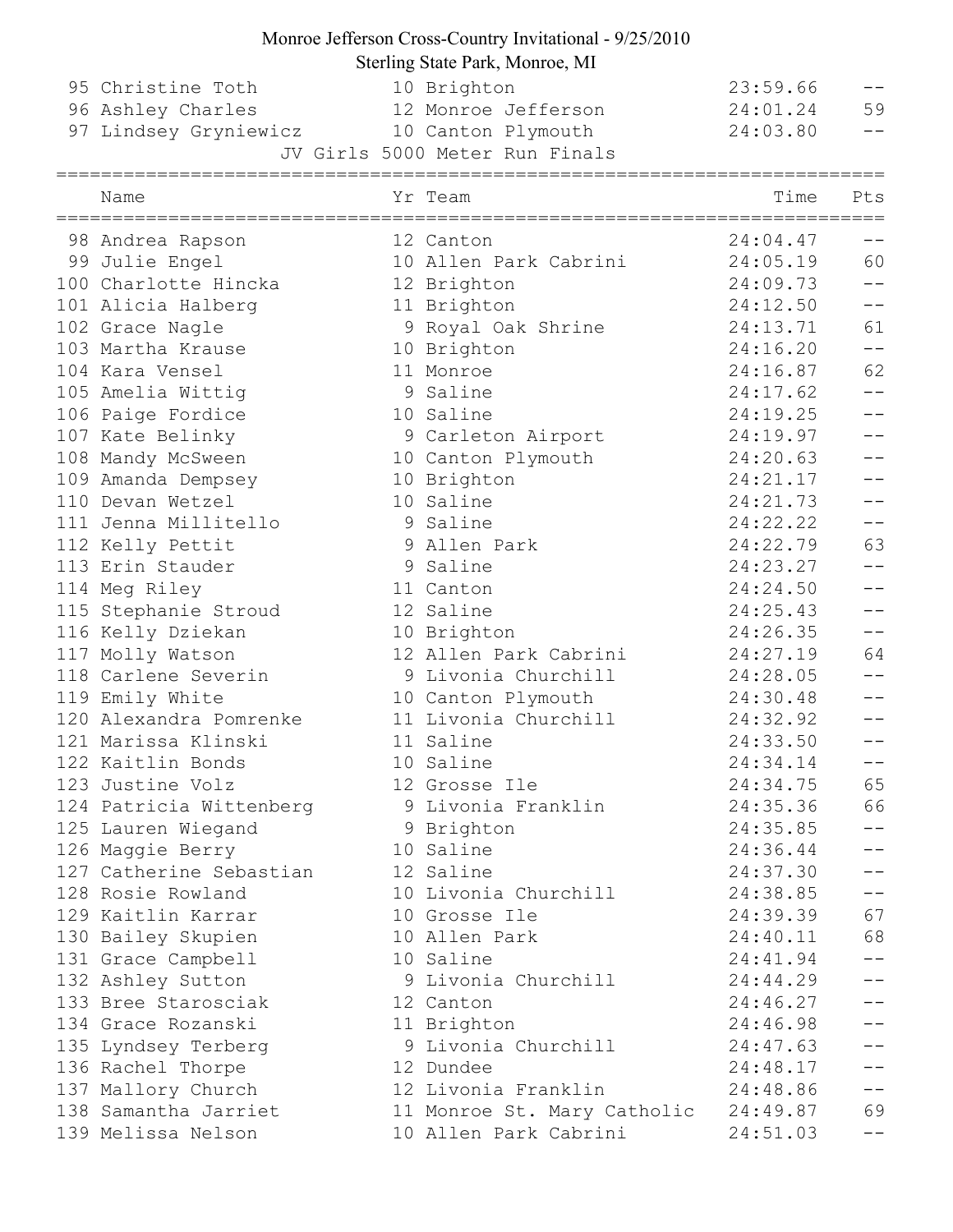|  | 140 Delaney O'Rourke    | 9 (             |                                |
|--|-------------------------|-----------------|--------------------------------|
|  | 141 Steffanie Bulmer    | 10 <sub>0</sub> |                                |
|  | 142 Hayley Byrnes       | 11:             |                                |
|  | 143 Alina Luurtsema     | 12:             |                                |
|  | 144 Kimberley Mu        | 12 <sub>1</sub> |                                |
|  | 145 Madeline Traynor    | 11 <sub>1</sub> |                                |
|  | 146 Karina Becker       | 9 :             |                                |
|  | 147 Abby Jenks          | 10:             |                                |
|  | 148 Natalie Zimmerman   | 9 :             |                                |
|  | 149 Mackenzie Keller    | 11:             |                                |
|  | 150 Genevieve Schmidt   | 11 <sub>1</sub> |                                |
|  | 151 Megan McLellan      | 9 1             |                                |
|  | 152 Meredith Whitaker   | 9 <sub>0</sub>  |                                |
|  | 153 Sarah Kight         | 9 <sup>°</sup>  |                                |
|  | 154 Johanna Becker      | 9               | $\overline{1}$                 |
|  | 155 Allison Sharp       | 9               | $\begin{array}{c} \end{array}$ |
|  | 156 Madison Dapprich    | 11 <sub>1</sub> |                                |
|  | 157 Maggie Phillips     | 10 <sub>0</sub> |                                |
|  | 158 Kristen Childs      | 10 <sub>0</sub> |                                |
|  | 159 Sydney Marteralla   | 9 <sub>0</sub>  |                                |
|  | 160 Natalie Gaynier     | 10 <sub>1</sub> |                                |
|  | 161 Meredith Mack       | 11:             |                                |
|  | 162 Cayla Cooper        | 11              |                                |
|  | 163 Carabeth Perkins    | 9 I             |                                |
|  | 164 Hannah Gingerich    | 12:             |                                |
|  | 165 Paige Stevens       | 12 <sub>0</sub> |                                |
|  | 166 Jordan Burman       | 11 <sub>1</sub> |                                |
|  | 167 Kristen Baumgardner | 11              |                                |
|  | 168 Christel Ciolino    | 11 <sub>1</sub> |                                |
|  | 169 Abigail Hagood      | $10$ :          |                                |
|  | 170 Judy Wesley         | 12:             |                                |
|  | 171 Sarah Hoag          | 11              | $\frac{1}{2}$                  |
|  | 172 Andrea Silkoset     | 12 <sub>1</sub> |                                |
|  | 173 Liz Troost          | 11:             |                                |
|  | 174 Jessica Niemczura   | 12 <sub>1</sub> |                                |
|  | 175 Lauren Favazza      | $11$ :          |                                |
|  | 176 Amy Morrow          | 12:             |                                |
|  | 177 Jess Graham         | 12 <sup>o</sup> |                                |
|  | 178 Brita Pietila       | 11 <sub>1</sub> |                                |
|  | 179 Jasmine Nelson      | 10              |                                |
|  | 180 Aspasia Manettas    | 11              |                                |
|  | 181 Rachel Tyszkiewicz  | 10              | $\frac{1}{2}$                  |
|  | 182 Tiffany Polley      | $10$ :          |                                |
|  | 183 Angelina Eby        | 12 I            |                                |
|  | 184 Branna Battersby    | 9               | $\begin{array}{c} \end{array}$ |
|  | 185 Maggie Henry        | 10 <sub>1</sub> |                                |
|  | 186 Lauren Allport      | 11:             |                                |
|  | 187 Elizabeth Wenner    | 12:             |                                |
|  | 188 Megan Lewan         | $9-1$           |                                |
|  |                         |                 |                                |

| 140 Delaney O'Rourke    | 9 Carleton Airport                    | 24:52.68 | $- -$                                             |
|-------------------------|---------------------------------------|----------|---------------------------------------------------|
| 141 Steffanie Bulmer    | 10 Canton Plymouth                    | 24:54.14 | $- -$                                             |
| 142 Hayley Byrnes       | 11 Saline                             | 24:54.92 | $ -$                                              |
| 143 Alina Luurtsema     | 12 Saline                             | 24:55.87 | $ -$                                              |
| 144 Kimberley Mu        | 12 Royal Oak Shrine                   | 24:57.19 | 70                                                |
| 145 Madeline Traynor    | 11 Royal Oak Shrine                   | 24:58.06 | 71                                                |
| 146 Karina Becker       | 9 Saline                              | 24:58.95 | $\perp$ $\perp$                                   |
| 147 Abby Jenks          | 10 Saline                             | 25:00.98 | $- -$                                             |
| 148 Natalie Zimmerman   | 9 Saline                              | 25:01.93 | $-$                                               |
| 149 Mackenzie Keller    | 11 Saline                             | 25:02.87 | $\perp$ $\perp$                                   |
| 150 Genevieve Schmidt   | 11 Royal Oak Shrine                   | 25:04.57 | 72                                                |
| 151 Megan McLellan      | 9 Riverview Gabriel Richard 25:05.26  |          | 73                                                |
| 152 Meredith Whitaker   | 9 Canton Plymouth                     | 25:06.14 | $\overline{\phantom{m}}$ $\overline{\phantom{m}}$ |
| 153 Sarah Kight         | 9 Canton                              | 25:07.11 | $\qquad \qquad -$                                 |
| 154 Johanna Becker      | 9 Brighton                            | 25:08.32 | $\perp$ $\perp$                                   |
| 155 Allison Sharp       | 9 Brighton                            | 25:09.37 | $\perp$ $\perp$                                   |
| 156 Madison Dapprich    | 11 Brighton                           | 25:10.54 | $ -$                                              |
| 157 Maggie Phillips     | 10 Canton Plymouth                    | 25:16.22 | $- -$                                             |
| 158 Kristen Childs      | 10 Canton                             | 25:18.02 | $ -$                                              |
| 159 Sydney Marteralla   | 9 Canton                              | 25:19.16 | $ -$                                              |
| 160 Natalie Gaynier     | 10 Monroe Jefferson                   | 25:20.70 | 74                                                |
| 161 Meredith Mack       | 11 Saline                             | 25:21.50 | $\overline{\phantom{m}}$ $\overline{\phantom{m}}$ |
| 162 Cayla Cooper        | 11 Grosse Ile                         | 25:22.13 | 75                                                |
| 163 Carabeth Perkins    | 9 Monroe Jefferson                    | 25:22.90 | 76                                                |
| 164 Hannah Gingerich    | 12 Saline                             | 25:23.79 | $\perp$ $\perp$                                   |
| 165 Paige Stevens       | 12 Canton Plymouth                    | 25:24.53 | $-\,-$                                            |
| 166 Jordan Burman       | 11 Monroe                             | 25:25.37 | 77                                                |
| 167 Kristen Baumgardner | 11 Livonia Churchill                  | 25:26.44 | $\qquad \qquad -$                                 |
| 168 Christel Ciolino    | 11 Monroe St. Mary Catholic           | 25:27.77 | 78                                                |
| 169 Abigail Hagood      | 10 Livonia Churchill                  | 25:28.92 | $ -$                                              |
| 170 Judy Wesley         | 12 Livonia Churchill                  | 25:29.93 | $- -$                                             |
| 171 Sarah Hoag          | 11 Tecumseh                           | 25:30.57 | 79                                                |
| 172 Andrea Silkoset     | 12 Brighton                           | 25:31.27 | $- -$                                             |
| 173 Liz Troost          | 11 Saline                             | 25:31.92 | $- -$                                             |
| 174 Jessica Niemczura   | 12 Royal Oak Shrine                   | 25:32.73 | 80                                                |
| 175 Lauren Favazza      | 11 Livonia Churchill                  | 25:35.41 | $\perp$ $\perp$                                   |
| 176 Amy Morrow          | 12 Saline                             | 25:39.87 | $\perp$ $\perp$                                   |
| 177 Jess Graham         | 12 Canton Plymouth                    | 25:42.16 | $\perp$ $\perp$                                   |
| 178 Brita Pietila       | 11 Brighton                           | 25:43.31 | $\perp$ $\perp$                                   |
| 179 Jasmine Nelson      | 10 Ypsilanti Lincoln                  | 25:44.12 | $\perp$ $\perp$                                   |
| 180 Aspasia Manettas    | 11 Canton Plymouth                    | 25:45.08 | $\perp$ $\perp$                                   |
| 181 Rachel Tyszkiewicz  | 10 Allen Park                         | 25:45.98 | 81                                                |
| 182 Tiffany Polley      | 10 Livonia Churchill                  | 25:46.83 | $\overline{\phantom{m}}$                          |
| 183 Angelina Eby        | 12 Monroe St. Mary Catholic 25:47.66  |          | 82                                                |
| 184 Branna Battersby    | 9 Riverview Gabriel Richard 25:49.92  |          | 83                                                |
| 185 Maggie Henry        | 10 Riverview Gabriel Richard 25:51.76 |          | 84                                                |
| 186 Lauren Allport      | 11 Saline                             | 25:53.92 | $-\,-$                                            |
| 187 Elizabeth Wenner    | 12 Saline                             | 25:54.74 | $\perp$ $\perp$                                   |
| 188 Megan Lewan         | 9 Livonia Churchill                   | 25:55.55 | $- -$                                             |
|                         |                                       |          |                                                   |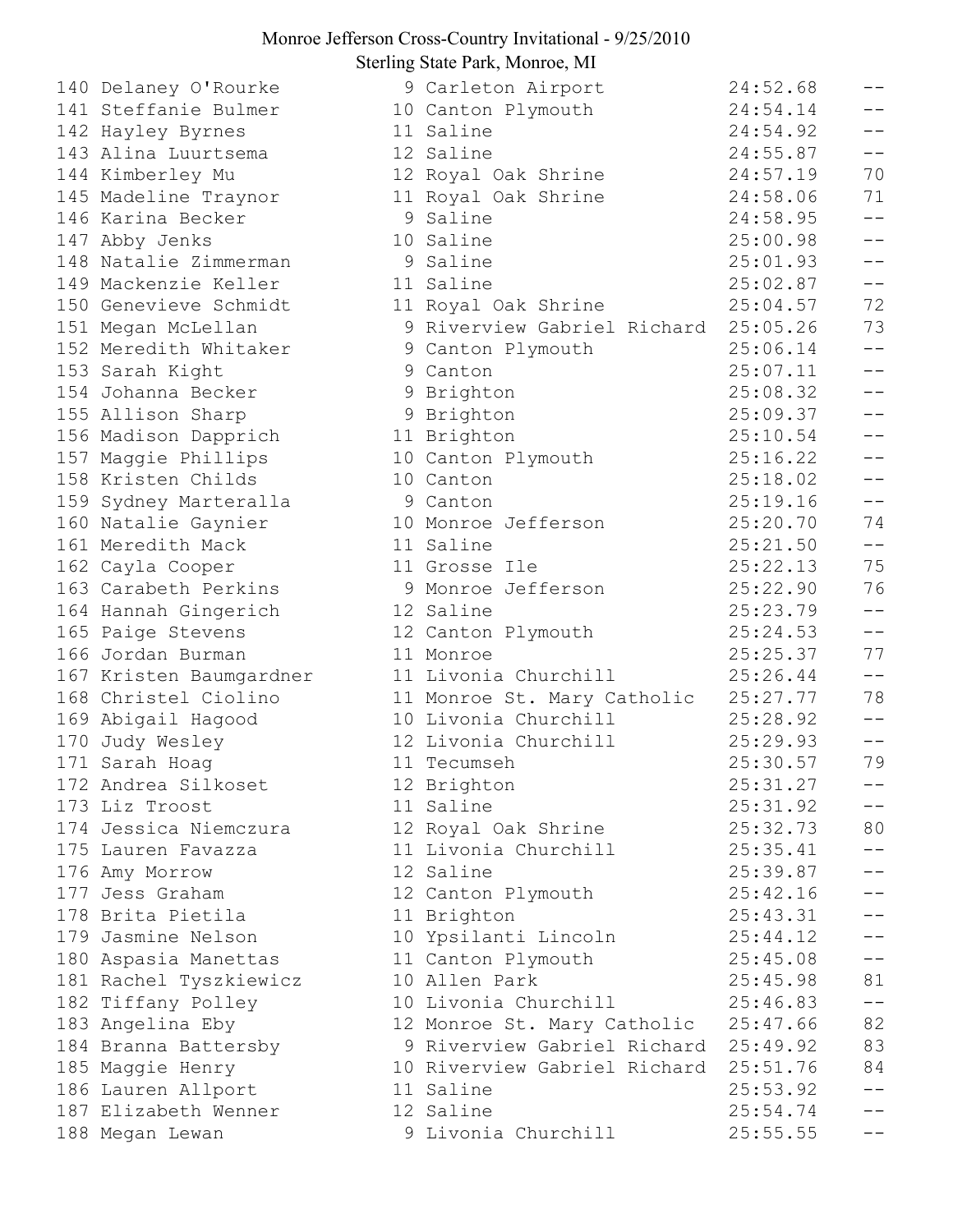| 189 Abby Robichaud<br>190 Alissa Cardella<br>191 Liz Knight<br>192 Mackenzie Morrison<br>193 Bev Chou<br>194 Abby Vanhise | 10 Canton<br>10 Monroe St. Mary Catholic 25:59.66<br>11 Saline<br>9 Saline<br>12 Saline<br>12 Saline<br>JV Girls 5000 Meter Run Finals | 25:58.70<br>26:01.26<br>26:02.13<br>26:02.89<br>26:03.75 | $- -$<br>85<br>$-1$ |
|---------------------------------------------------------------------------------------------------------------------------|----------------------------------------------------------------------------------------------------------------------------------------|----------------------------------------------------------|---------------------|
| Name                                                                                                                      | Yr Team                                                                                                                                | Time                                                     | Pts                 |
| 195 Mary-Kate McShane                                                                                                     | 10 Grosse Ile                                                                                                                          | 26:04.71                                                 | 86                  |
| 196 Chandani Wiersba                                                                                                      | 9 Saline                                                                                                                               | 26:05.57                                                 | $ -$                |
| 197 Andrea Wickens                                                                                                        | 9 Livonia Franklin                                                                                                                     | 26:06.53                                                 | $\frac{1}{2}$       |
| 198 Jackie Frey                                                                                                           | 11 Saline                                                                                                                              | 26:14.26                                                 | $ -$                |
| 199 Lindsay Nault                                                                                                         | 10 Brighton                                                                                                                            | 26:16.16                                                 | $-1$                |
| 200 Marisa Kouba                                                                                                          | 12 Saline                                                                                                                              | 26:20.34                                                 |                     |
| 201 Rachel Ferree                                                                                                         | 12 Canton                                                                                                                              | 26:21.65                                                 | $ -$                |
| 202 Megan Brady                                                                                                           | 11 Monroe                                                                                                                              | 26:23.90                                                 | 87                  |
| 203 Celeste Rivard                                                                                                        | 12 Tecumseh                                                                                                                            | 26:25.40                                                 | 88                  |
| 204 Alexis Baxter                                                                                                         | 11 Grosse Ile                                                                                                                          | 26:27.38                                                 | 89                  |
| 205 Elizabeth Elliott                                                                                                     | 12 Livonia Franklin                                                                                                                    | 26:29.49                                                 | $ -$                |
| 206 Laura Perrine                                                                                                         | 9 Brighton                                                                                                                             | 26:30.91                                                 |                     |
| 207 Rachael Heilman                                                                                                       | 12 Saline                                                                                                                              | 26:32.32                                                 |                     |
| 208 Julia Garner                                                                                                          | 10 Saline                                                                                                                              | 26:33.37                                                 | --                  |
| 209 Emily Weathers                                                                                                        | 12 Livonia Franklin                                                                                                                    | 26:34.26                                                 | $ -$                |
| 210 Ashlyn Termine                                                                                                        | 11 Dearborn Heights Annapoli 26:35.03                                                                                                  |                                                          | $-1$                |
| 211 Madison Brithinee                                                                                                     | 9 Allen Park Cabrini 26:38.78                                                                                                          |                                                          | --                  |
| 212 Christina Radak                                                                                                       | 12 Saline                                                                                                                              | 26:40.46                                                 |                     |
| 213 Franki Pollock                                                                                                        | 11 Brighton                                                                                                                            | 26:41.63                                                 | $ -$                |
| 214 Shelbie Rose                                                                                                          | 12 Riverview Gabriel Richard 26:43.44                                                                                                  |                                                          | 90                  |
| 215 Nikki Tucker                                                                                                          | 11 Grosse Ile                                                                                                                          | 26:46.97                                                 |                     |
| 216 Evran Ural                                                                                                            | 12 Livonia Churchill                                                                                                                   | 26:48.28                                                 |                     |
| 217 Elizabeth Button                                                                                                      | 10 Brighton                                                                                                                            | 26:50.36                                                 | $- -$               |
| 218 Sarah Engle                                                                                                           | 12 Adrian                                                                                                                              | 26:51.41                                                 |                     |
| 219 Nadya Rebar                                                                                                           | 11 Canton Plymouth                                                                                                                     | 26:53.75                                                 | $- -$               |
| 220 Emily Erdman                                                                                                          | 12 Royal Oak Shrine                                                                                                                    | 26:56.31                                                 | 91                  |
| 221 Rose Mary Fedorowicz                                                                                                  | 9 Monroe St. Mary Catholic                                                                                                             | 26:58.72                                                 | 92                  |
| 222 Allie Lahnala                                                                                                         | 10 Saline                                                                                                                              | 27:00.49                                                 |                     |
|                                                                                                                           |                                                                                                                                        | 27:01.20                                                 | --                  |
| 223 Haley Swanson                                                                                                         | 10 Canton Plymouth                                                                                                                     | 27:01.99                                                 | $-1$                |
| 224 Kathryn Estey                                                                                                         | 12 Brighton                                                                                                                            |                                                          | $-1$                |
| 225 Elizabeth Tyburski                                                                                                    | 11 Grosse Ile                                                                                                                          | 27:03.89                                                 |                     |
| 226 Camryn Furgason                                                                                                       | 9 Canton                                                                                                                               | 27:06.55                                                 | --                  |
| 227 Bethany Corne                                                                                                         | 9 Carleton Airport                                                                                                                     | 27:09.20                                                 |                     |
| 228 Samantha Winters                                                                                                      | 12 Ypsilanti Lincoln                                                                                                                   | 27:11.28                                                 |                     |
| 229 Michelle Young                                                                                                        | 11 Saline                                                                                                                              | 27:12.47                                                 | --                  |
| 230 Mary Gimby                                                                                                            | 9 Canton                                                                                                                               | 27:13.62                                                 | $- -$               |
| 231 Emily Elsesser                                                                                                        | 10 Riverview Gabriel Richard 27:17.25                                                                                                  |                                                          | 93                  |
| 232 Serena Galea                                                                                                          | 11 Saline                                                                                                                              | 27:19.36                                                 |                     |
| 233 Carly Bunkelman                                                                                                       | 11 Monroe                                                                                                                              | 27:21.82                                                 |                     |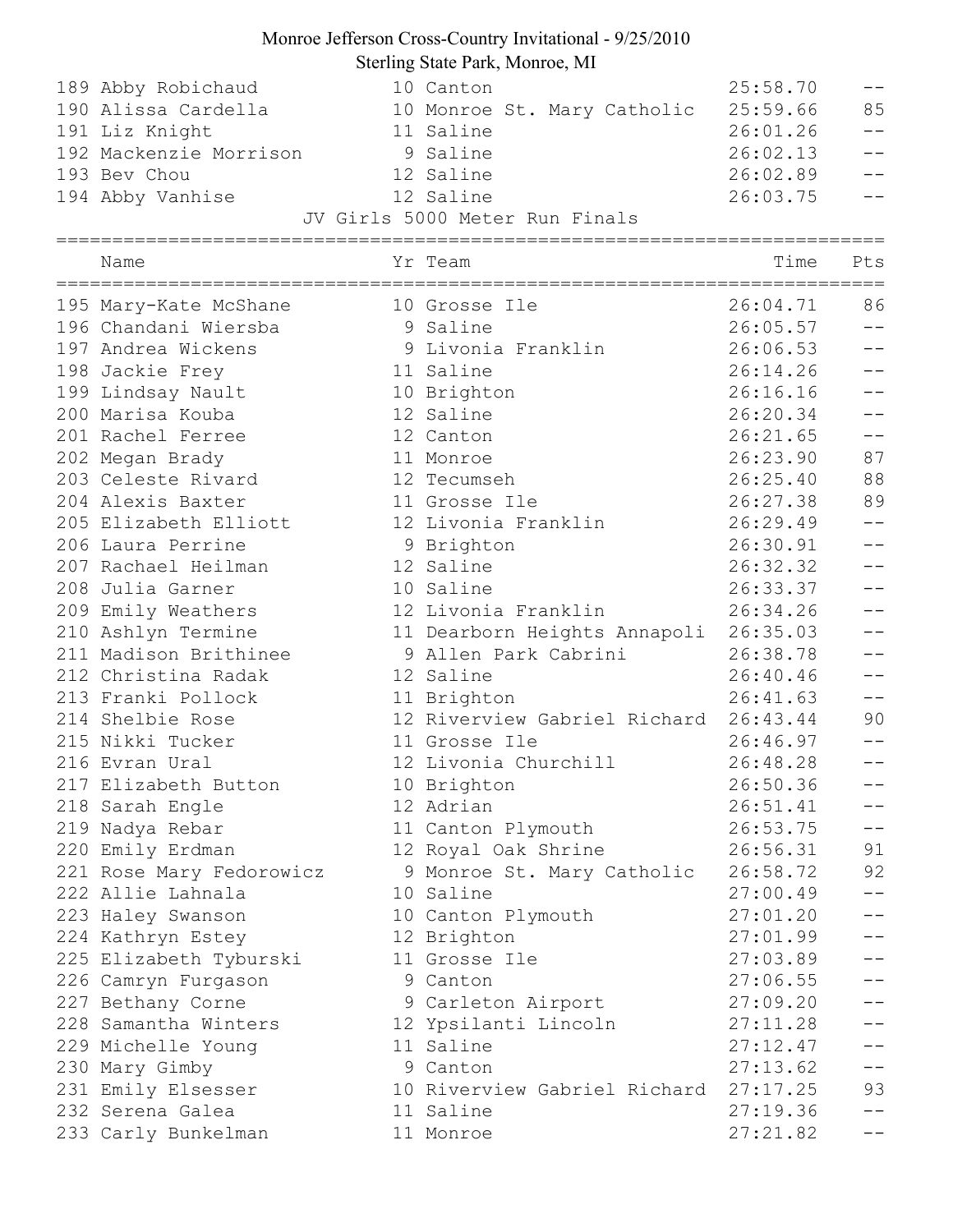234 Jennifer Bourlier 235 Molly Kurasik 236 Breana Noble 237 Casey Tek 238 Rachel Paxton 239 Alixe Kendrek 240 Courtney McVey 241 Shelby Crow 242 Kayleigh Luttrell 243 Lindsey Talcott 244 Lauren Paxman 245 Madeleine Nowicki 246 Kelsey Miller 247 Jennifer Vandemark 248 Kate Crawley 249 Michaela Eby 250 Connie Kernan 251 Kaleigh Sonntag 252 Jessica Hager 253 Emily Eisele 254 Lisa Hughes 255 Elizabeth Burns 256 Silvia Schilling 257 Michelle Sweigart 258 Camille Haskins 259 Hannah Hagood 260 Carli Shankland 261 Hannah Koeppen 262 Sam Garcia 263 Hannah Roberts 264 Megan Shankland 265 Elisa Ouadros 266 Nicole Cieslik 267 Alex Schnurr 268 Abigale Lako 269 MacKenzie Clements 270 Kellie Finley 271 Anjali Saripalli 272 Ashley Morrow 273 Lauren Larnhart 274 Maghan O'Neil 275 Katie Susko 276 Kaitlyn Cole 277 Amanda Butterfield 278 Jenna Borowski 279 Alexandra Herrera 280 Meredith Campbell 281 Allison Booth 282 Amanda Croskey

| 10 Livonia Churchill                  | 27:23.40 |      |
|---------------------------------------|----------|------|
| 12 Livonia Churchill                  | 27:27.46 |      |
| 9 Canton                              | 27:29.02 | $ -$ |
| 11 Saline                             | 27:33.67 | $-$  |
| 11 Saline                             | 27:35.37 | $ -$ |
| 11 Tecumseh                           | 27:36.35 | 94   |
| 9 Carleton Airport                    | 27:39.85 | $-$  |
| 10 Ypsilanti Lincoln                  | 27:42.34 | $-$  |
| 11 Saline                             | 27:49.49 | $ -$ |
| 10 Saline                             | 27:58.44 | $ -$ |
| 12 Saline                             | 28:01.59 | $-$  |
| 9 Saline                              | 28:02.91 | $ -$ |
| 9 Adrian                              | 28:05.42 | $-$  |
| 11 Monroe St. Mary Catholic 28:17.78  |          | 95   |
| 9 Allen Park Cabrini                  | 28:20.64 | $ -$ |
| 12 Monroe St. Mary Catholic           | 28:23.46 | $-$  |
| 12 Grosse Ile                         | 28:33.17 | $-$  |
| 10 Royal Oak Shrine                   | 28:45.51 | 96   |
| 12 Riverview Gabriel Richard 28:48.91 |          | 97   |
| 11 Tecumseh                           | 28:51.14 | 98   |
| 12 Monroe Jefferson                   | 29:00.97 | 99   |
| 11 Ypsilanti Lincoln                  | 29:09.89 | --   |
| 12 Dundee                             | 29:11.04 | $ -$ |
| 10 Saline                             | 29:13.27 | $-$  |
| 10 Livonia Churchill                  | 29:14.24 | $-$  |
| 12 Saline                             | 29:18.86 | $ -$ |
| 10 Saline                             | 29:21.86 | $ -$ |
| 10 Livonia Franklin                   | 29:23.74 | --   |
| 11 Adrian                             | 29:27.50 | $-$  |
| 11 Brighton                           | 29:30.31 |      |
| 12 Saline                             | 29:38.39 |      |
| 10 Monroe St. Mary Catholic           | 29:43.97 | $-$  |
| 10 Allen Park Cabrini                 | 29:48.68 |      |
| 10 Tecumseh                           | 30:00.26 | 100  |
| 11 Grosse Ile                         | 30:42.19 |      |
| 12 Saline                             | 30:43.37 |      |
| 9 Monroe                              | 30:44.75 |      |
| 12 Saline                             | 30:59.14 |      |
| 12 Belleville                         | 31:02.00 |      |
| 9 Monroe St. Mary Catholic            | 31:25.71 |      |
| 12 Saline                             | 31:29.03 | $ -$ |
| 11 Gibraltar Carlson                  | 31:33.72 | $ -$ |
| 9 Summit Academy                      | 31:48.06 |      |
| 12 Grosse Ile                         | 32:00.48 |      |
| 9 Saline                              | 32:06.43 |      |
| 11 Livonia Franklin                   | 32:15.80 |      |
| 11 Gibraltar Carlson                  | 32:18.64 | --   |
| 10 Monroe St. Mary Catholic 32:52.54  |          |      |
|                                       |          |      |
| 12 Riverview Gabriel Richard          | 33:06.72 | 101  |